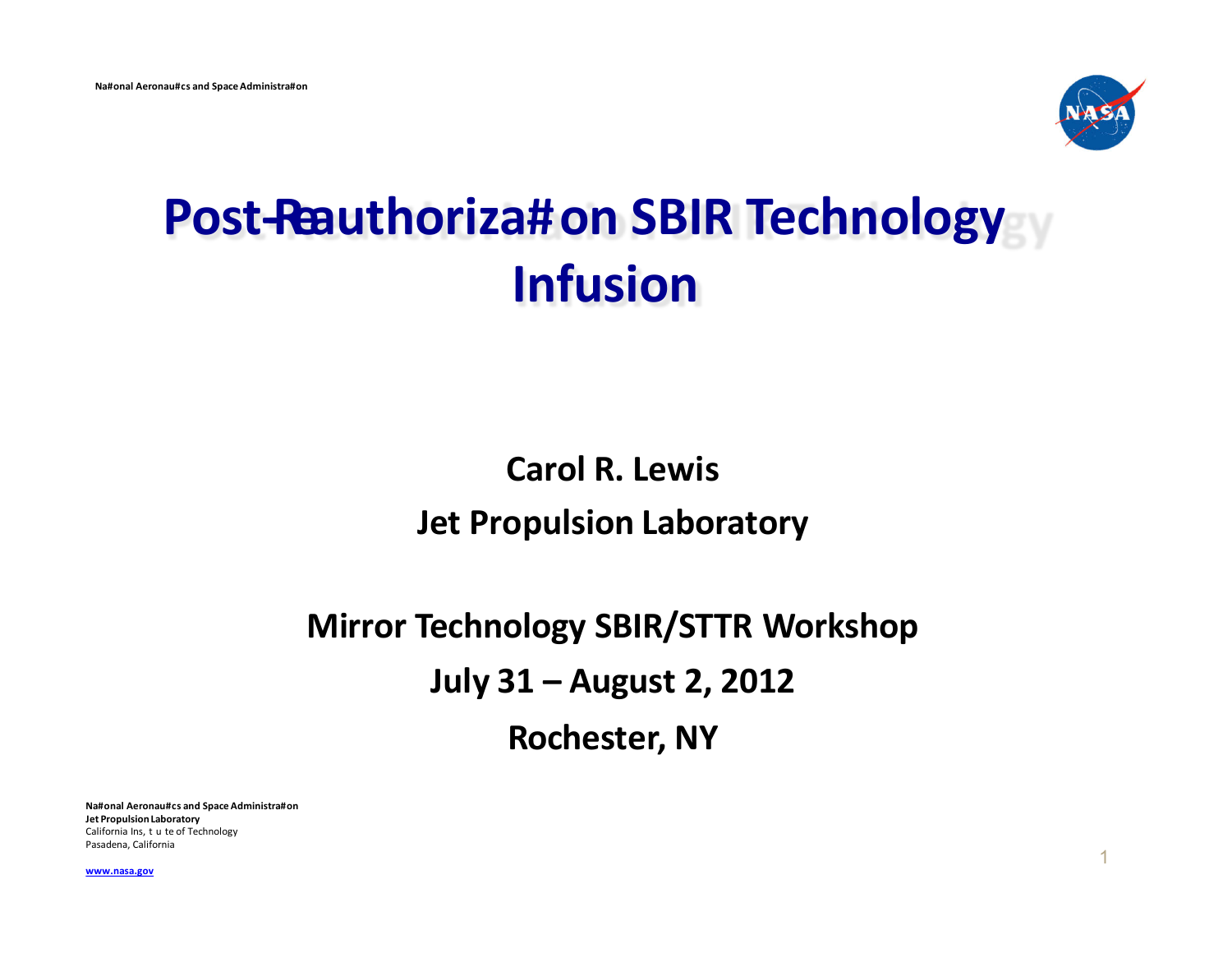#### **Overview**



- SBIR Reauthoriza ,on December 2011
- Small Business Administra,on 's (SBA's) SBIR and STTR Policy Direc, ves
- Reauthoriza, on's Poten, a l New Tools for Infusion and Commercializa ,on
- Implemen, n g the Reauthoriza ,on (per Sean Greene, SBA)
- Summary: Next Things to Watch For
- Websites for Addi, o n a l Info rma, on
- Note on 2012 NASA SBIR Solicita,on Release Date
- NASA and JPL SBIR Points of Contact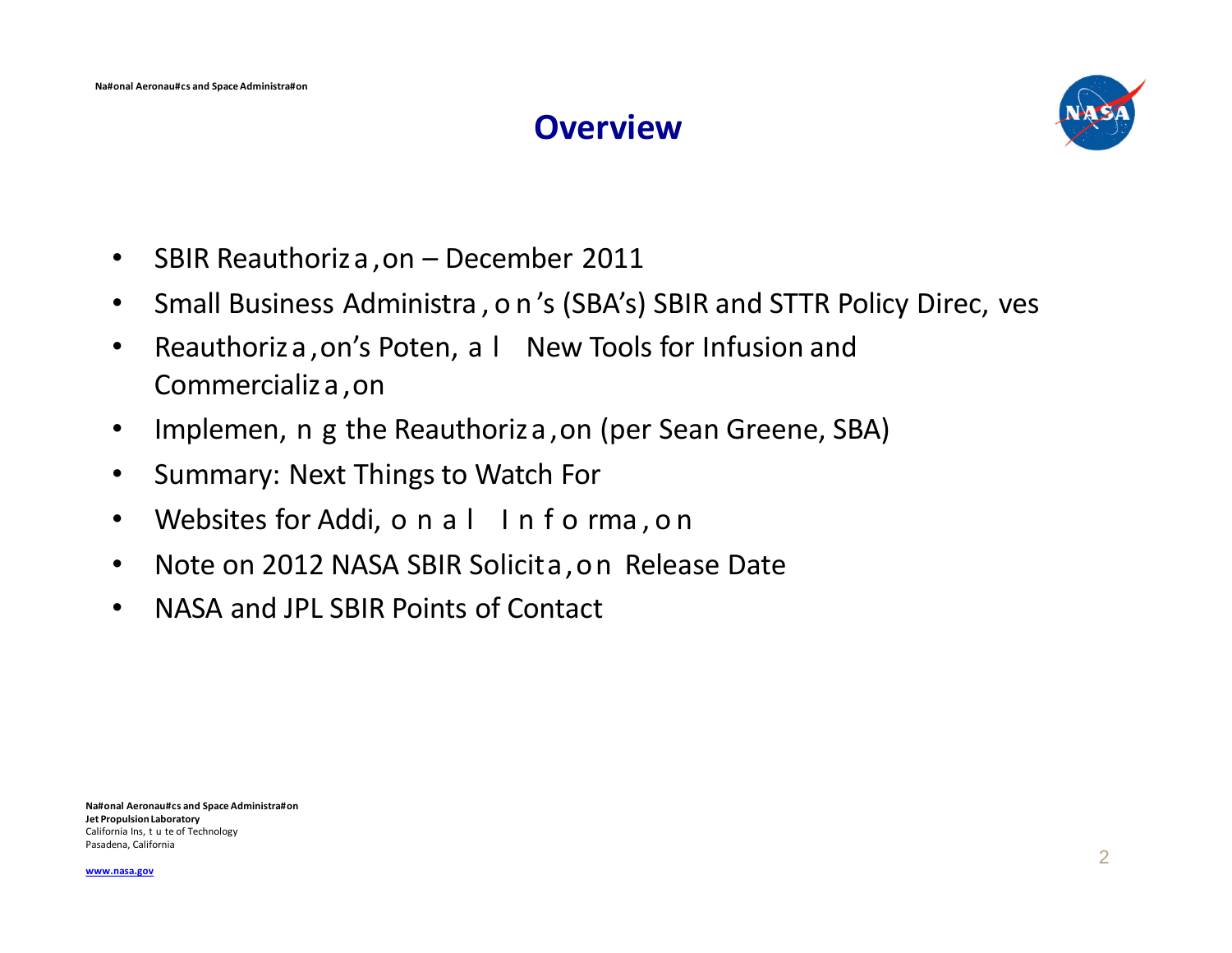

#### **The Recent SBIR Reauthoriza#on**

- On 12/31/2011, the Federal SBIR Program was reauthorized through 9/30/2017 as part of the Na,onal Defense Authoriza,on Act for Fiscal Year 2012, H.R.1540; Public Law No. 112-81.
- Full text is at the Library of Congress website,

h\_ p://thomas.loc.gov/home/thomas.php

- Search Bill Summary and Status: Select "Bill Number" and input H.R.1540
- Click on "Text of Legisla , on"
- Select the most recent version [H.R.1540.ENR] to download a PDF.
- In the PDF, navigate to Division E SBIR and STTR Reauthoriza,on
	- Sub, t I e A Reauthoriza, on of the SBIR and STTR Programs
	- **Sub#tle B – Outreach and Commercializa#on Ini#a#ves**
	- Sub, t I e C Oversight and Evalua, on
	- Sub, t I e D Policy Direc, ves
	- Sub, t I e E Other Provisions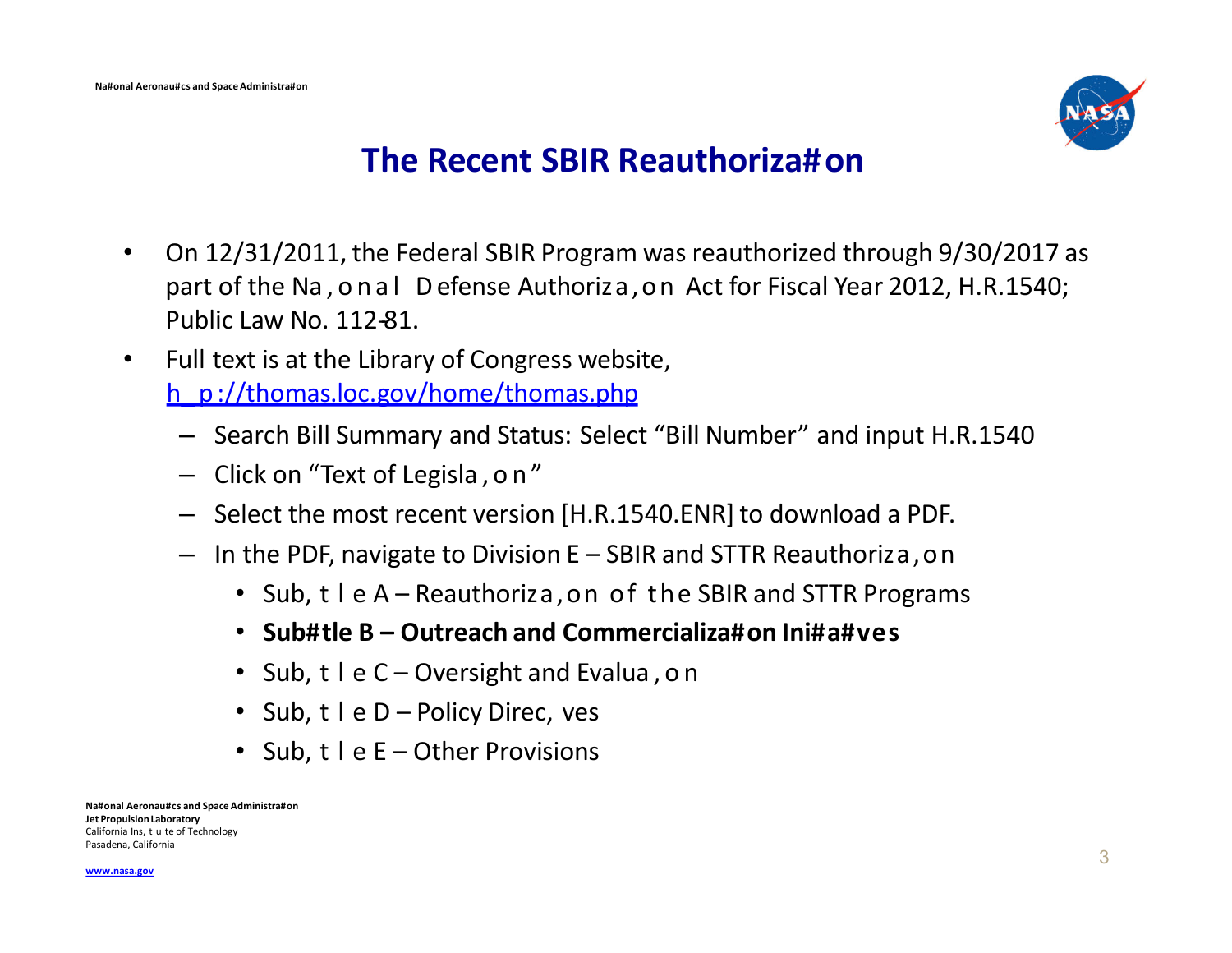

#### **SBA's SBIR and STTR Policy Direc#ves**

- Per the Reauthoriza, on, Sub, t I e D: The U.S. Small Business Administra, on ( S BA) has 180 days to implement **amended SBIR and STTR Policy Direc#ves** in accordance with the reauthoriza,on legisla,on.
	- The amended Policy Direc, ves will be published in the Federal Register within 180 days of the Reauthoriza,on enactment (original goal = 6/29/2012).
- The most current (2002) versions of these Policy Direc, ves are at

h\_p://www.sbir.gov/about/sbir- $ptv$ -drec, ve (SBIR)

h\_p:/[/www.sbir.gov/about/s\\_](http://www.sbir.gov/about/s_r-)r-pdty-drec, ve (STTR)

• The most current version, Rev. 12 (6/18/2008), of the Small Business Act (Public Law 85-536, as amended) is posted at

h\_p://www.sba.gov/content/small-business-act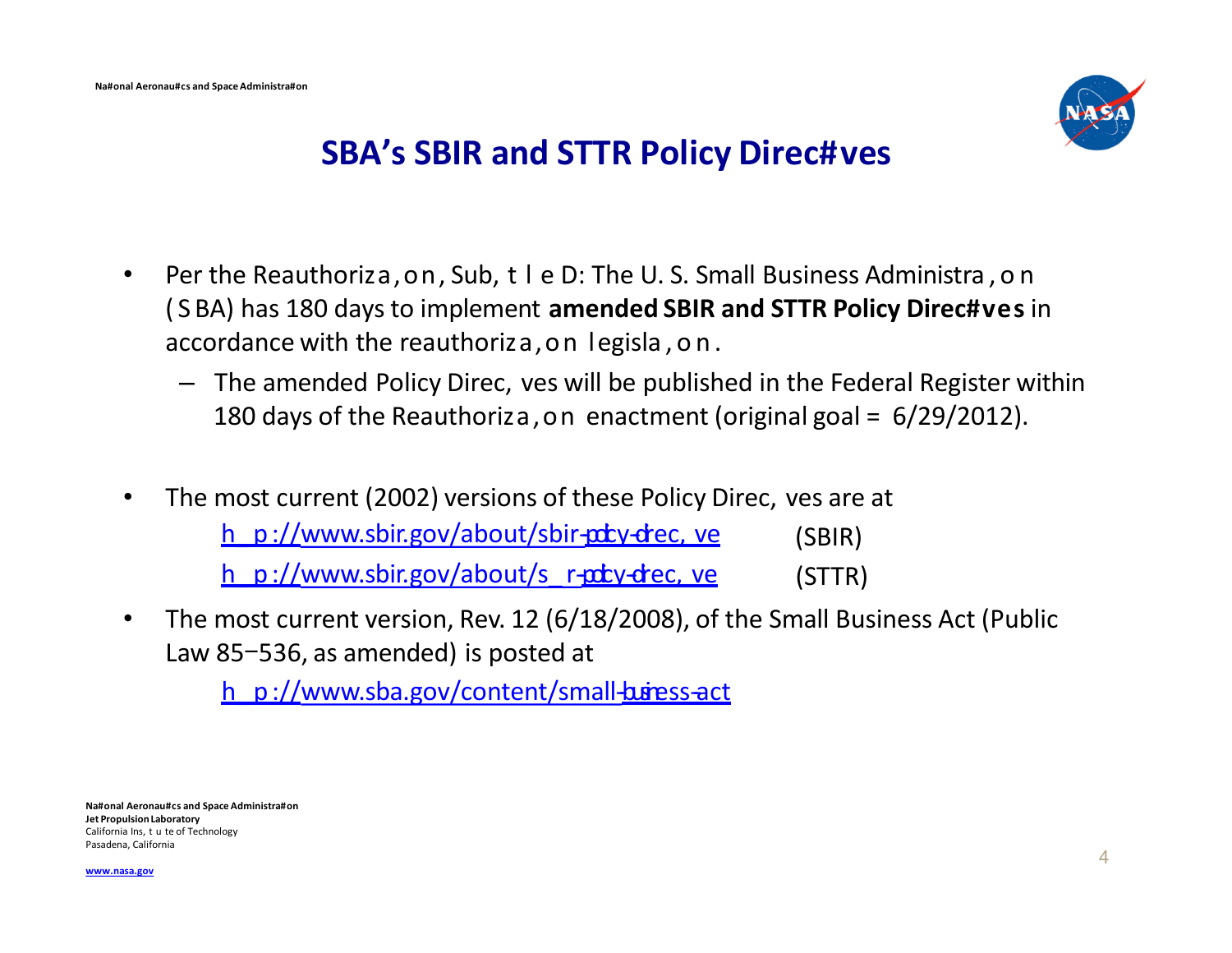

### **Why is this Important?**

- Star, n g in 2008, there were 14 short-term extensions of the Federal SBIR/STTR Program prior to this long-term reauthoriza, on.
- **Federal agencies par#cipa#ng in SBIR/STTR must follow the guidance provided by the Policy Direc#ves.**
- The Reauthoriza, on bill includes many program changes and addi, on s.
	- **A number of these are poten#al new tools for commercializa#on and infusion**.
	- Some apply only to certain agencies.
	- $-$  Some items are mandatory, others are op, o n a l.
	- The updated Policy Direc, ves are expected to spell these out.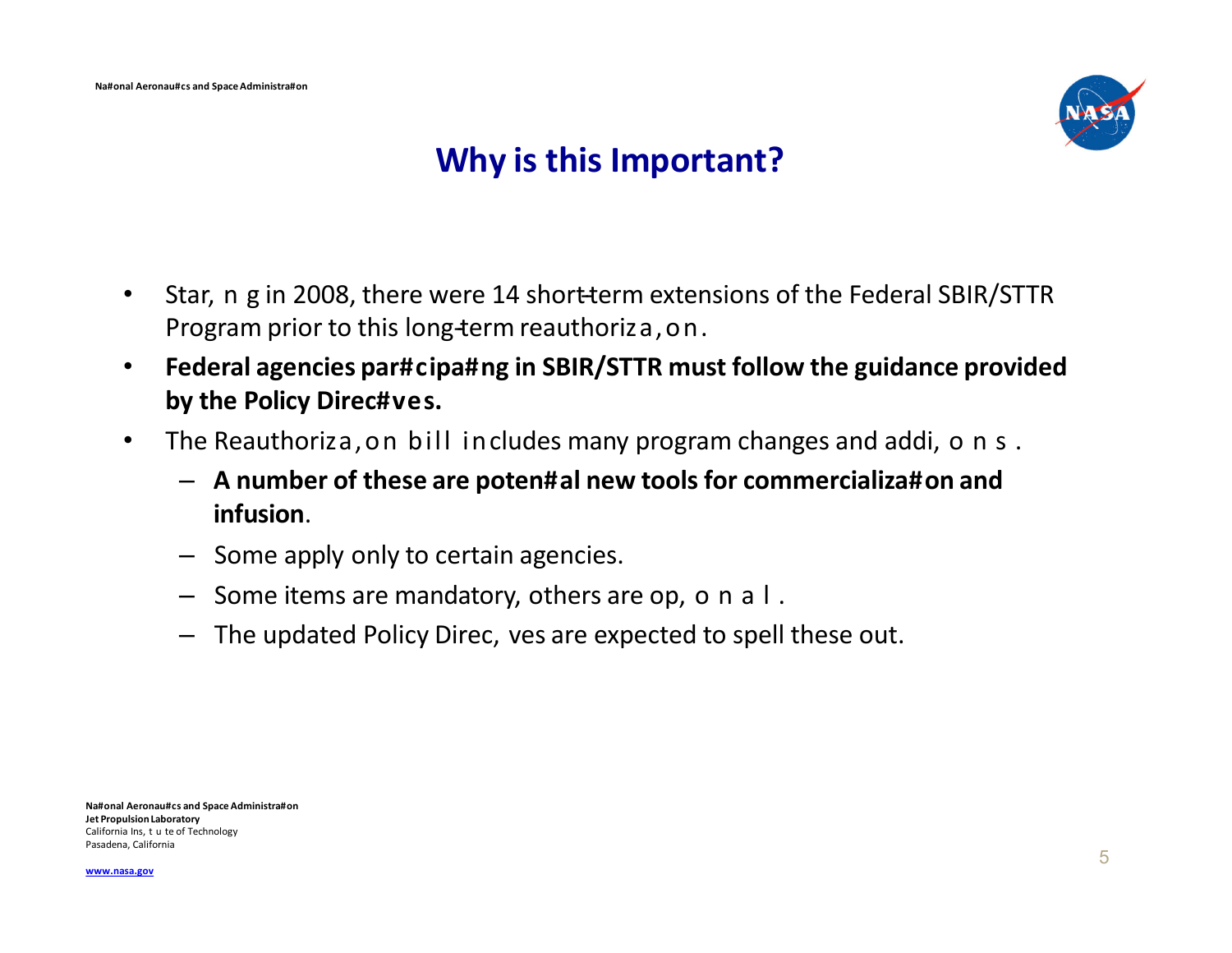

### **11 Federal Agencies Par#cipate in SBIR/STTR**

#### **SBIR/STTR (Extramural R&D Budget > \$1B)**

- Department of Defense (DOD) -Air Force, Army, Navy, MDA, etc.
- Department of Health & Human Services (HHS/NIH)
- Na,onal Aeronau, cs & Space Admin (NASA)
- Department of Energy (DOE)
- Na,onal S cience Founda,on (NSF)

#### **SBIR (Extramural R&D Budget > \$100M)**

- Department of Homeland Security (DHS)
- Department of Agriculture (USDA)
- Department of Commerce (DOC) NOAA, NIST
- Environmental Protec, o n Agency (EPA)
- Department of Transporta,on (DOT)
- Department of Educa,on (ED)

Extramural R&D = agency R&D, including FFRDCs and contractor-operated facili, es, but excluding government owned/operated facili, es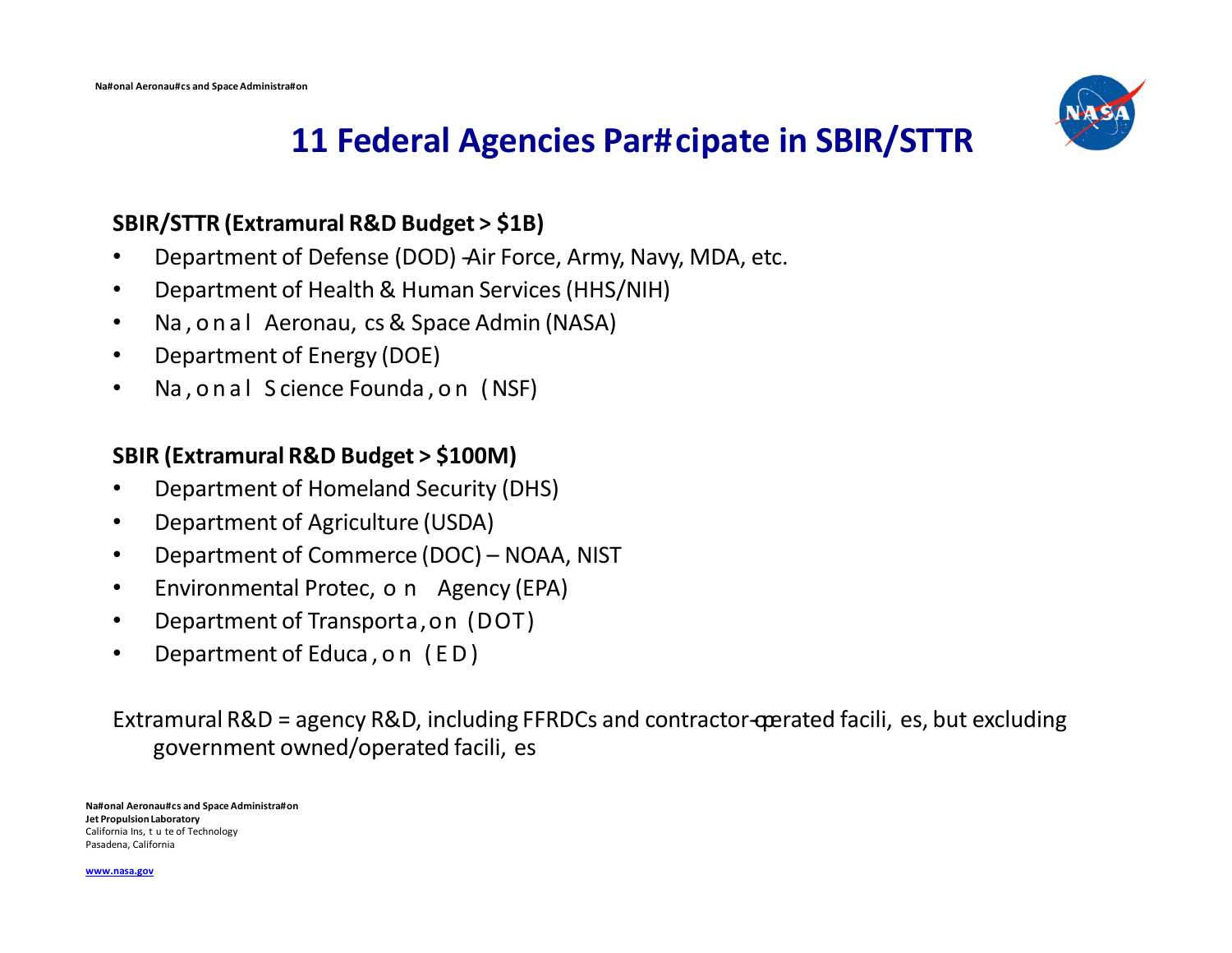

### **All NASA Centers Par#cipate in SBIR/STTR Management**

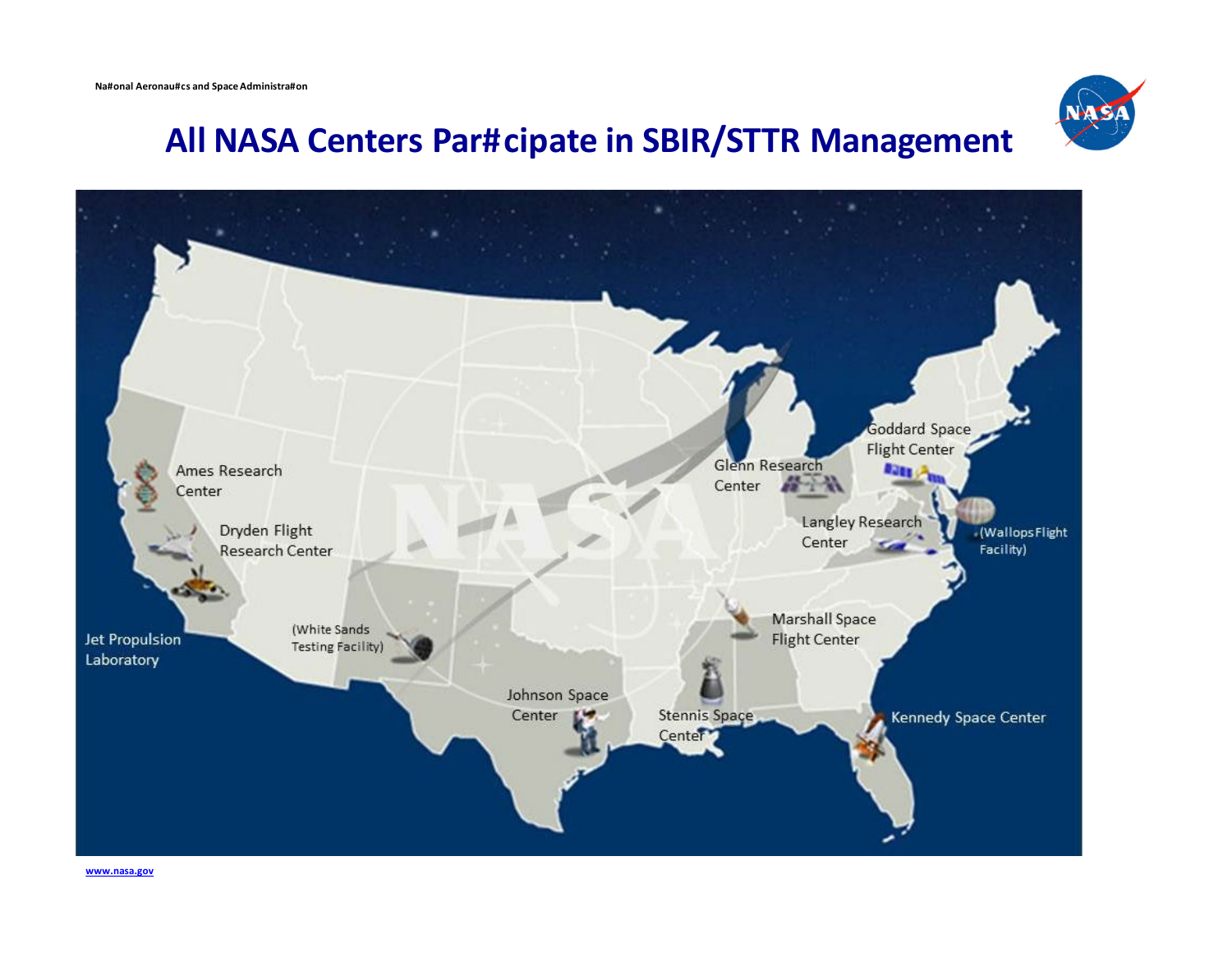

# **Reauthoriza#on – Technical Assistance for Awardees (Sect. 5121)**

- SBIR Agencies may provide Phase I and Phase II SBIR/STTR award recipients with **op#onal technical assistance services**, e. g. access to a network of scien, s t s and engineers engaged in a wide range of technologies, or access to technical and business literature via online databases.
- **Each agency may compe##vely select a vendor for up to a 3--year term**, to help small businesses meet these goals:
	- Making be\_ er technical decisions
	- Solving technical problems
	- Minimizing technical risks
	- Developing and commercializing new commercial products and processes
- Reauthoriza,on bill increases award sizes from \$4K to \$5K in each Phase.
	- In Phase I: in addi, on to th e SBIR award.
	- In Phase II: purchased by small business from its SBIR award.
- Baseline: Small Business Act, Sec, o n  $9(q)$ .

**Na#onal Aeronau#cs and Space Administra#on Jet Propulsion Laboratory** *California* Ins, t u te of<br>California Ins, t u te of Pasadena, California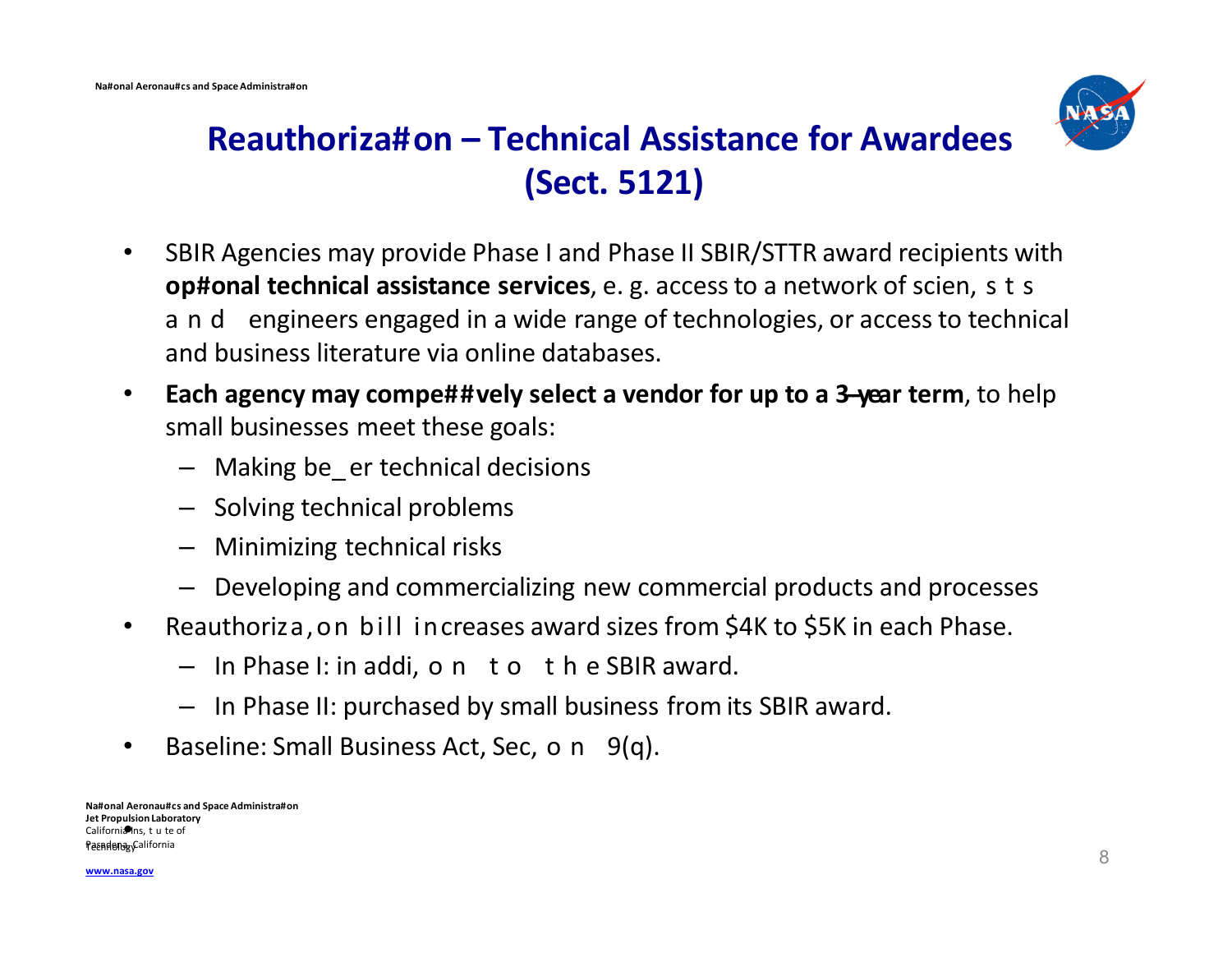### **Reauthoriza#on - Commercializa#on Readiness Programs**



- **SBIR Civilian Agencies (Sect. 5123) includes NASA.**
	- **Pilot program – New. Up to 3 yr dura#on** (per Sect. 5164).
	- Agency head may allocate up to 10% of SBIR/STTR budget for awards for technology development, tes, n g, evalua,on and commercializa,on assistance for Phase II technologies; or to support progress of SBIR/STTR R&D and commercializa,on to Phase III.
	- $-$  Intended for highly promising technologies expected to substan, a  $\Box$  y enhance the agency's mission.
	- Individual awards can be up to 3X the dollar amount of the agency's Phase II individual awards.

#### • **SBIR DoD Agencies (Sect. 5122)**

- Per the Small Business Act, Sect. 9(y): The Secretary of Defense and the Secretary of each military department is authorized to create and administer a "Commercializa, on Pilot Program" to accelerate the transi, on of technologies, products, and services developed under the SBIR Program to Phase III, including the acquisi, o n p rocess.
- The Reauthoriza,on **converts this program from Pilot to Readiness status**.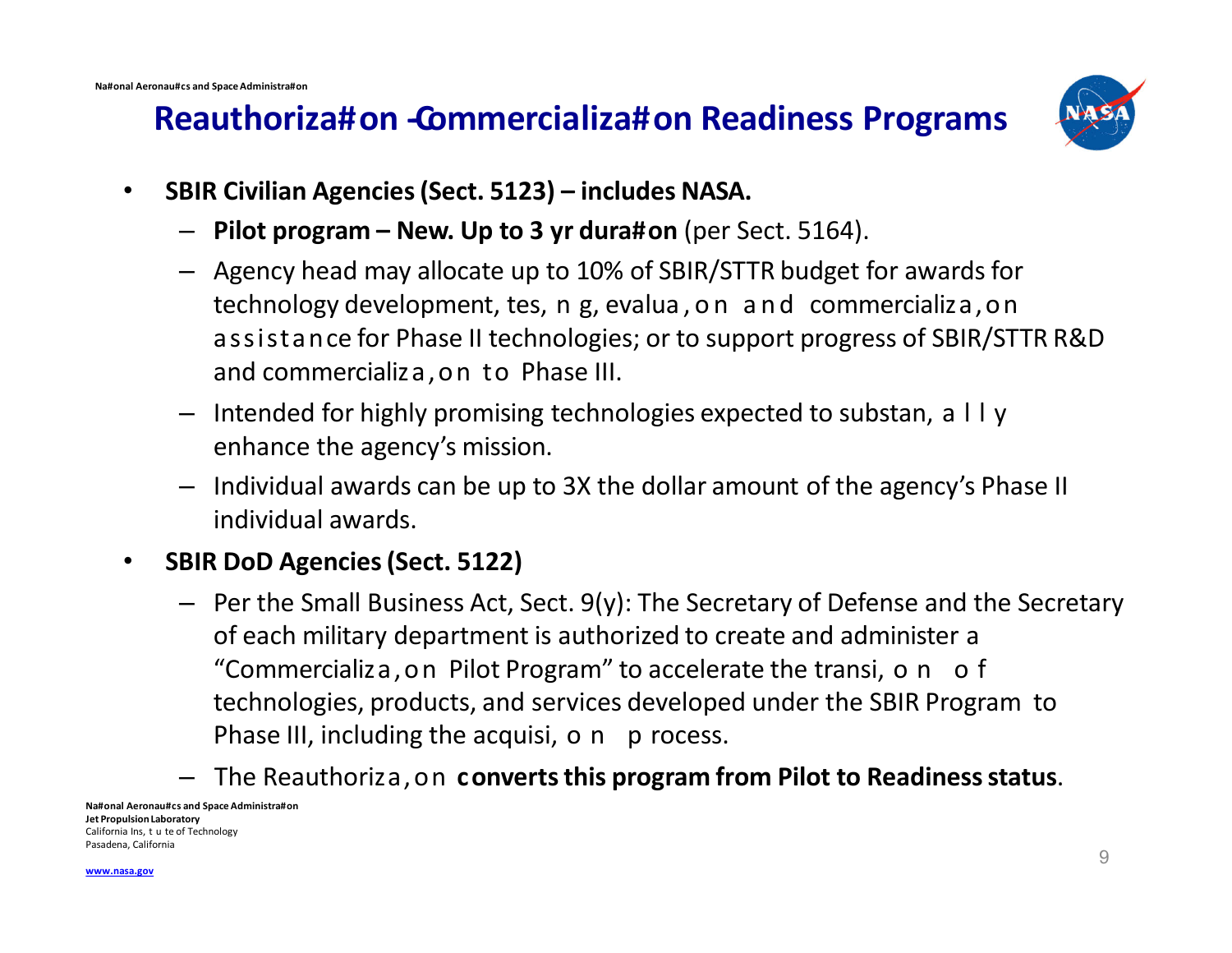

# **Reauthoriza#on – Phase 0 Proof of Concept Partnership Pilot Program -NIH only (Sect. 5127)**

- **The NIH Director may use \$5M of the agency's STTR budget for a Proof of Concept Partnership pilot program.**
	- Goal: Accelerate crea , o n of small businesses and commercializa,on of research innova, ons from qualifying research ins, tu, ons.
	- The Director shall compe, , vely award grants to qualifying research ins, t u, o n s t h at par, cipate in NIH STTR. Grants may be up to \$1M/yr for up to 3 yrs (per ins, t u, o n), with up to \$100K of this awardable per individual proposal.
	- Pilot program sunsets in 2017.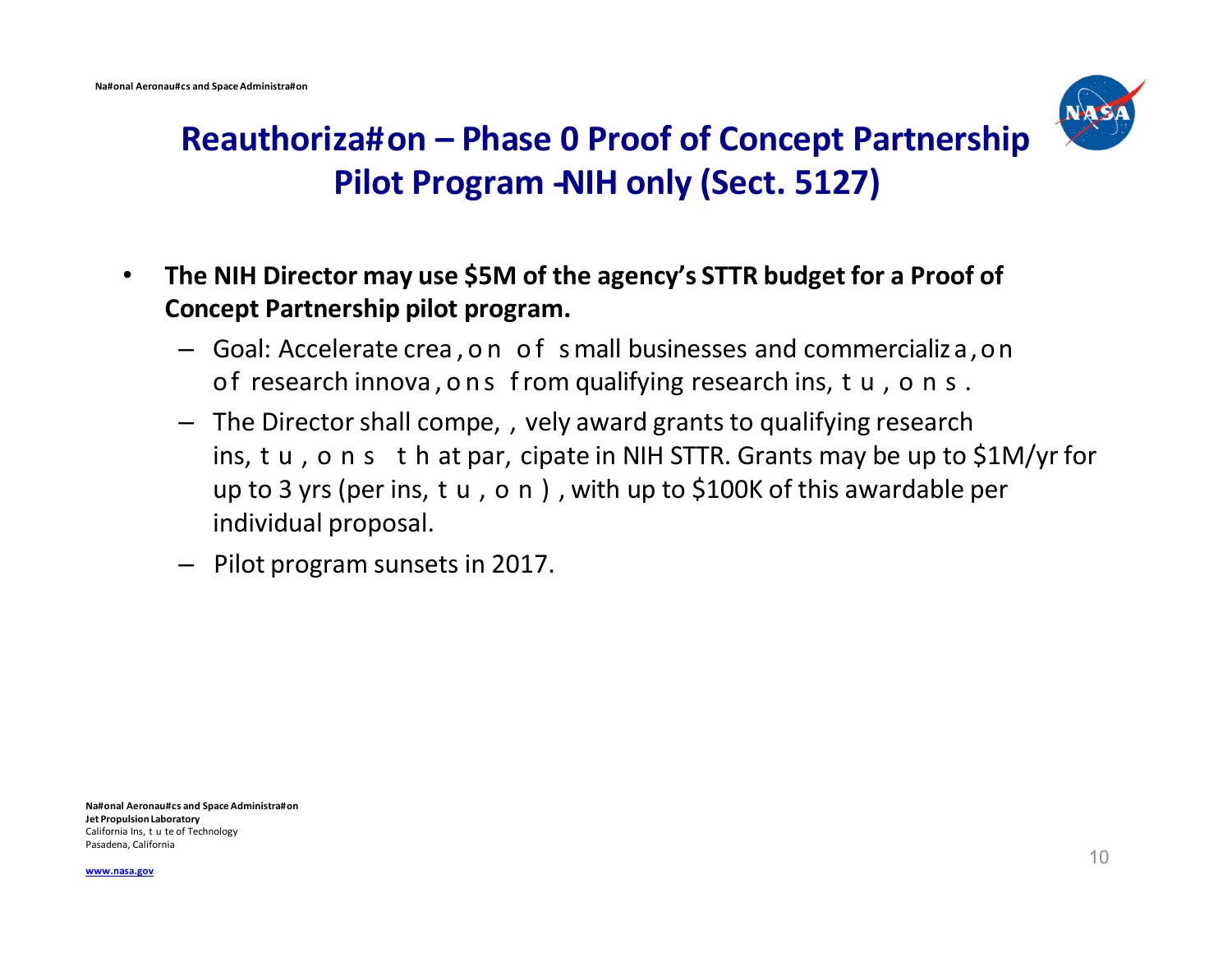

## **Reauthoriza#on – Commercializa#on Success Criteria (Sect. 5165)**

- **Head of each SBIR Agency shall establish a system to measure success, including a minimum performance standard.**
- Companies not mee, n g the minimum standard would be excluded from SBIR/STTR par, cipa, on for 1 year.
- For small businesses in progressing from Phase I to Phase II: ref. Small Business Act sec,on (9)(qq).
- For small businesses in progressing from Phase I to Phase III: ref. Small Business Act sec, o  $n$  ( 9)(cc).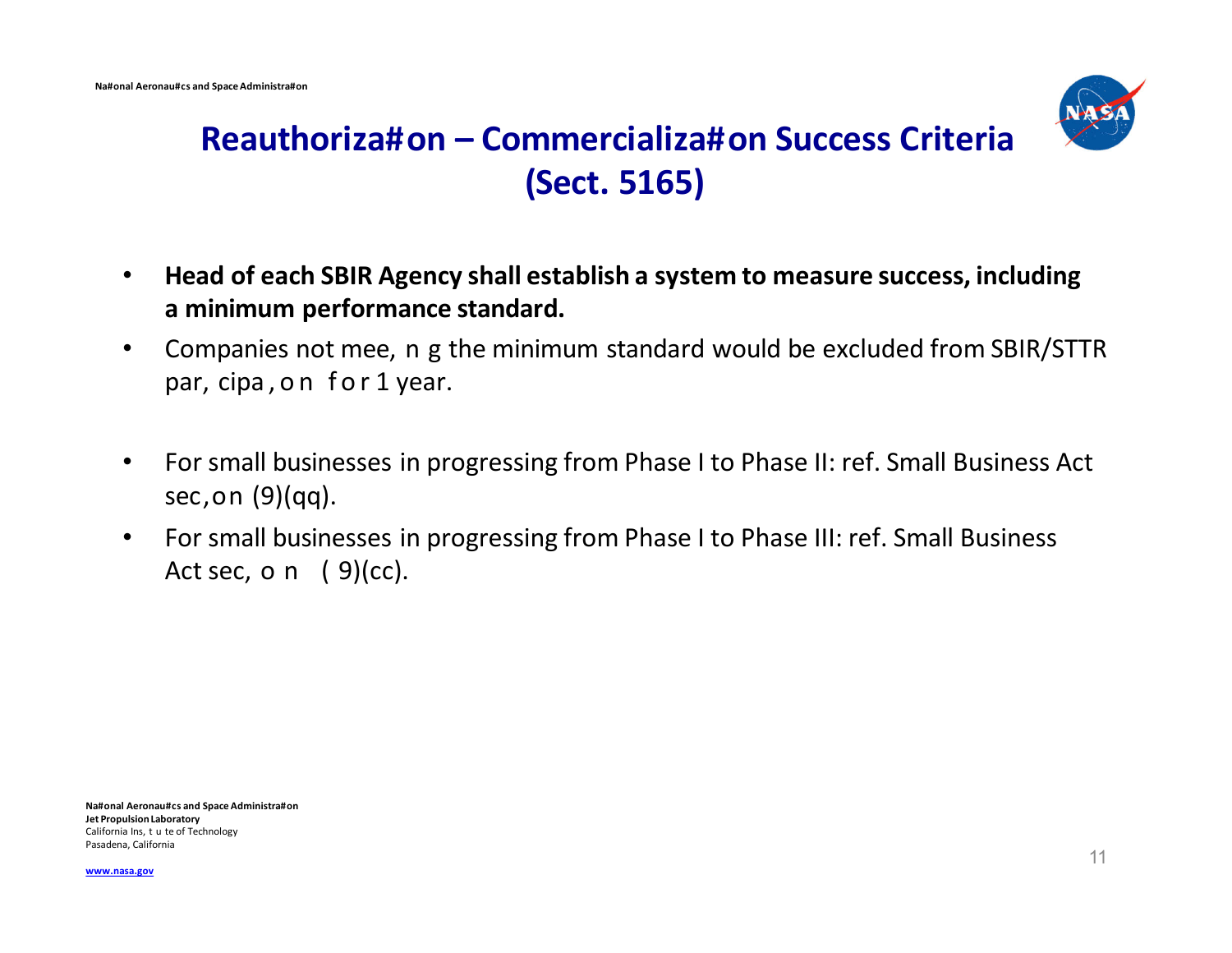

# **"Implemen#ng the SBIR and STTR Reauthoriza#on: Our Plan of Adack" (Ref. 1)**

- There are two governing bodies of rules for SBIR/STTR, that SBA needs to modify before the Reauthoriza,on changes can take effect.
	- **SBA size and eligibility regula#ons**. These broad SBA regula,ons d efine what cons, t u tes a small business, and eligibility requirements for the SBIR and STTR programs.
		- SBA will address the reauthoriza, on provisions rela, ng to venture capital par, cipa,on , domes, c ownership, and affilia,on , by modifying these regula,ons as th ey relate to SBIR and STTR.
	- **SBIR and STTR Policy Direc#ves.** Not regula,ons, but they provide specific guidance to the individual agencies on how to administer the program.
		- SBA will amend these Direc, ves to define how the provisions of the Reauthoriza,on will be implemented.
- **SBA has responsibility for both these regula#ons and direc#ves.**
- Ref. 1: Sean Greene, SBA Associate Administrator for Investment and Special Advisor for Innova,on , published 2/21/2012, updated 4/30/2012

Na#onal Aeronau#dand sp//www.sba.go[v/community/blo](http://www.sba.gov/community/blogs/o%EF%AC%83cial-)gs/official-ba-rews-ardviews/open-buress/implemen, n g-bi-ards r-reauthoriza,on **Jet Propulsion Laboratory**  California Ins, t u te of Technology Pasadena, California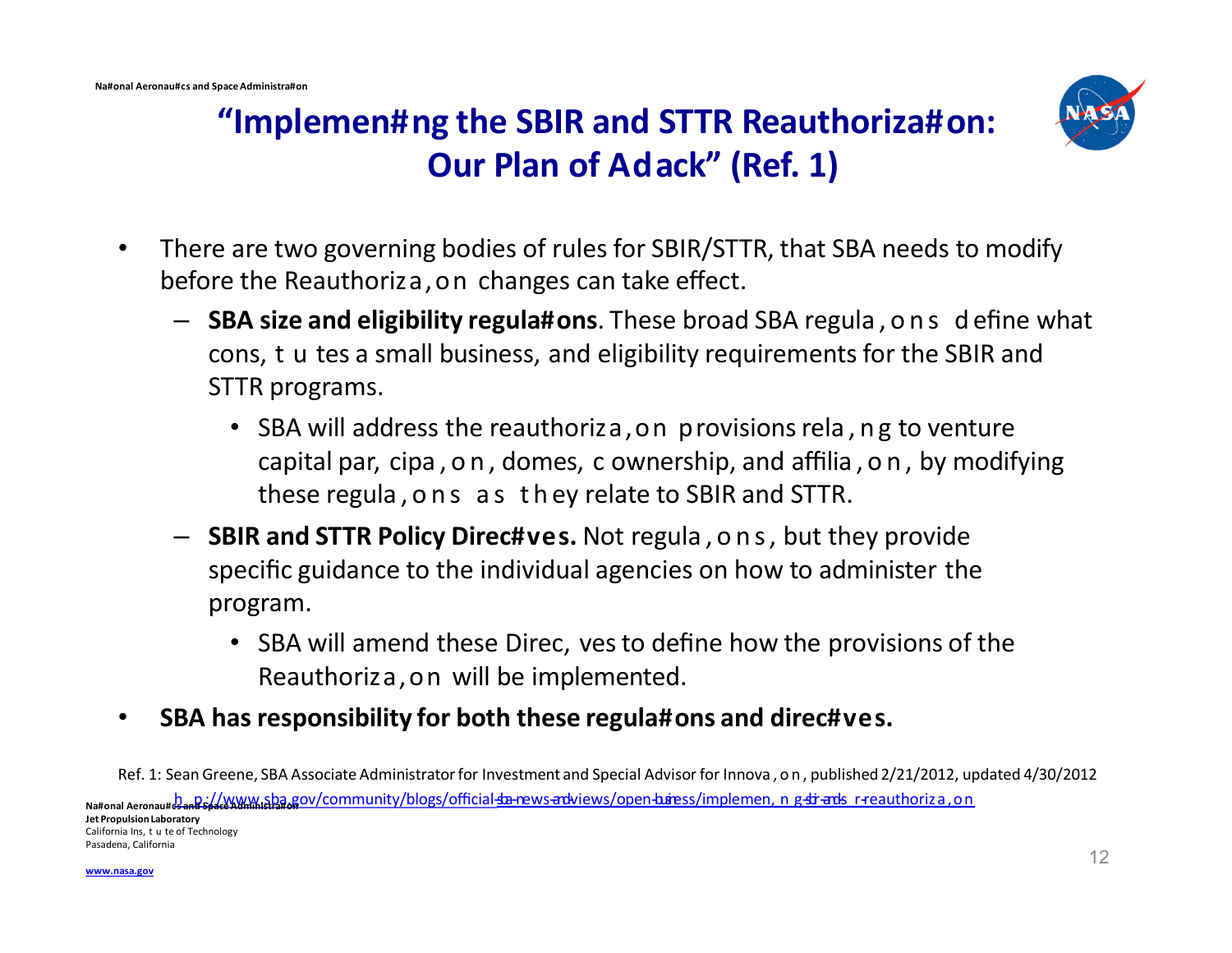

### **"Implemen#ng the SBIR and STTR Reauthoriza#on: Our Plan of Adack" (Ref. 1)**

#### • **General process:**

- SBA drass proposed rules or amendments to the Direc, ves. This includes consul, n g the the SBA Office of Advocacy.
- The proposed rules and amendments to the Direc, ves are published in the Federal Register and posted at  $h$  p://www.Regula,ons. gov for a 60-day public comment period.
- SBA reviews and considers all comments, and modifies the rules or Direc, ves as appropriate.
- The final rules or Direc, ves are published, including SBA's response to comments and an effec, ve date.

Ref. 1: Sean Greene, SBA Associate Administrator for Investment and Special Advisor for Innova,on , published 2/21/2012, updated 4/30/2012 h\_p://[www.sba.gov/community/blo](http://www.sba.gov/community/blogs/o%EF%AC%83cial-)[gs/offi](http://www.sba.gov/community/blogs/o%EF%AC%83cial-)cial-ba-news-and-views/open-buress/implemen, n g-dr-and-r-reauthoriza.on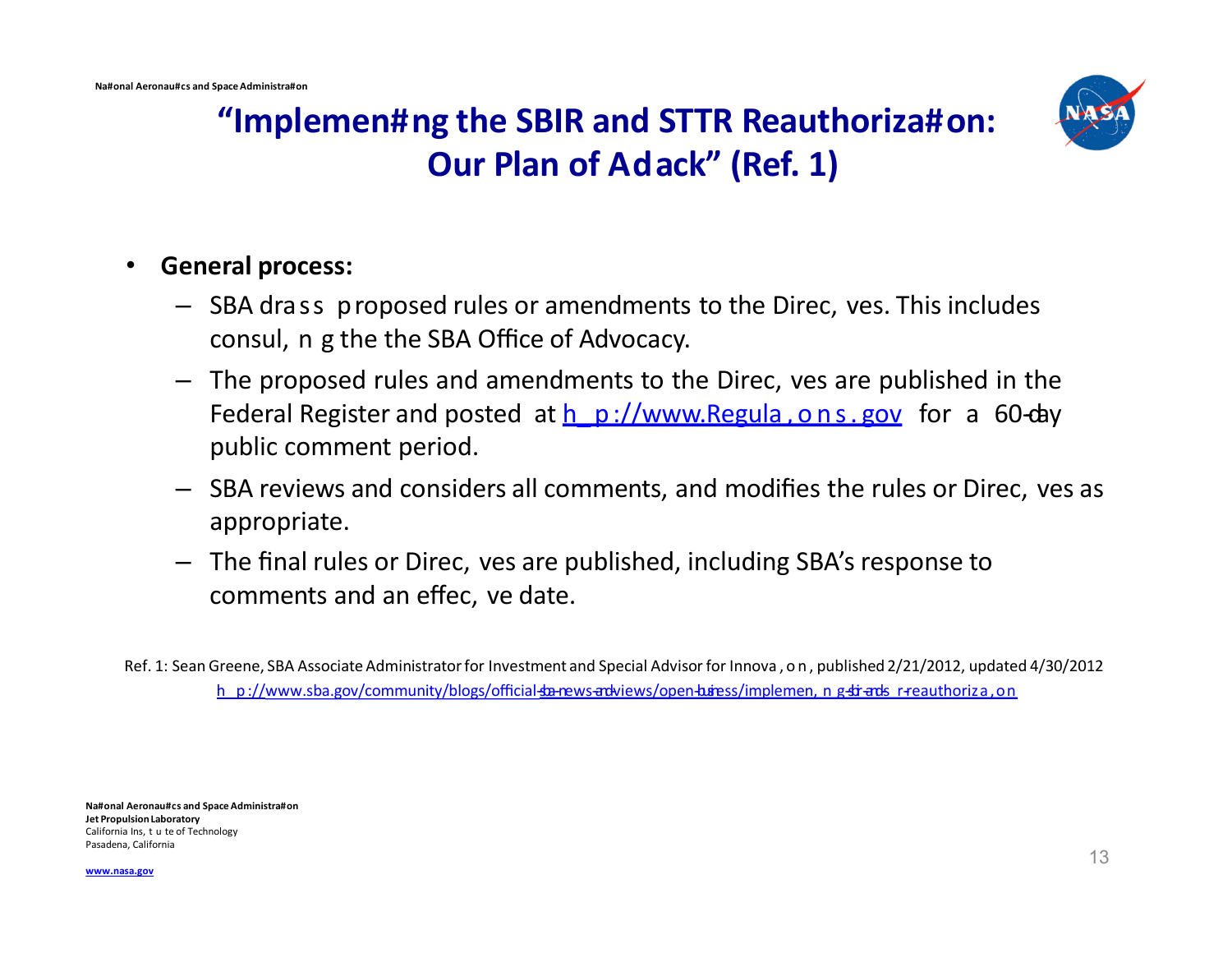

# **"Implemen#ng the SBIR and STTR Reauthoriza#on: Our Plan of Adack" (Ref. 1)**

- Timeframes Three primary paths.
	- $-$  SBA issued guidance to the SBIR/STTR agencies: for FY 2012, raise the set**asides to 2.6% for SBIR and 0.35% for STTR.**
		- **For all other provisions, agencies should con#nue to work within the exis#ng regula#ons and policy direc#ves, un#l those regula#ons are amended and the policy direc#ve is updated.**
	- For changes in the size regula,ons rela,n g to venture capital par, cipa,on etc., Congress tasked SBA with issuing proposed regula,ons within 120 days (end of April), and final rule within one year (end of 2012).
	- The revised size regula , ons will take effect when they are published (target = end of 2012). The revised SBIR and STTR policy direc, ves will take effect when SBA publishes them (target was 180 days = end of June).

Ref. 1: Sean Greene, SBA Associate Administrator for Investment and Special Advisor for Innova,on , published 2/21/2012, updated 4/30/2012 h\_p://[www.sba.gov/community/blo](http://www.sba.gov/community/blogs/o%EF%AC%83cial-)[gs/offi](http://www.sba.gov/community/blogs/o%EF%AC%83cial-)cial-ba-news-and-views/open-buress/implemen, n g-bir-and-reauthoriza,on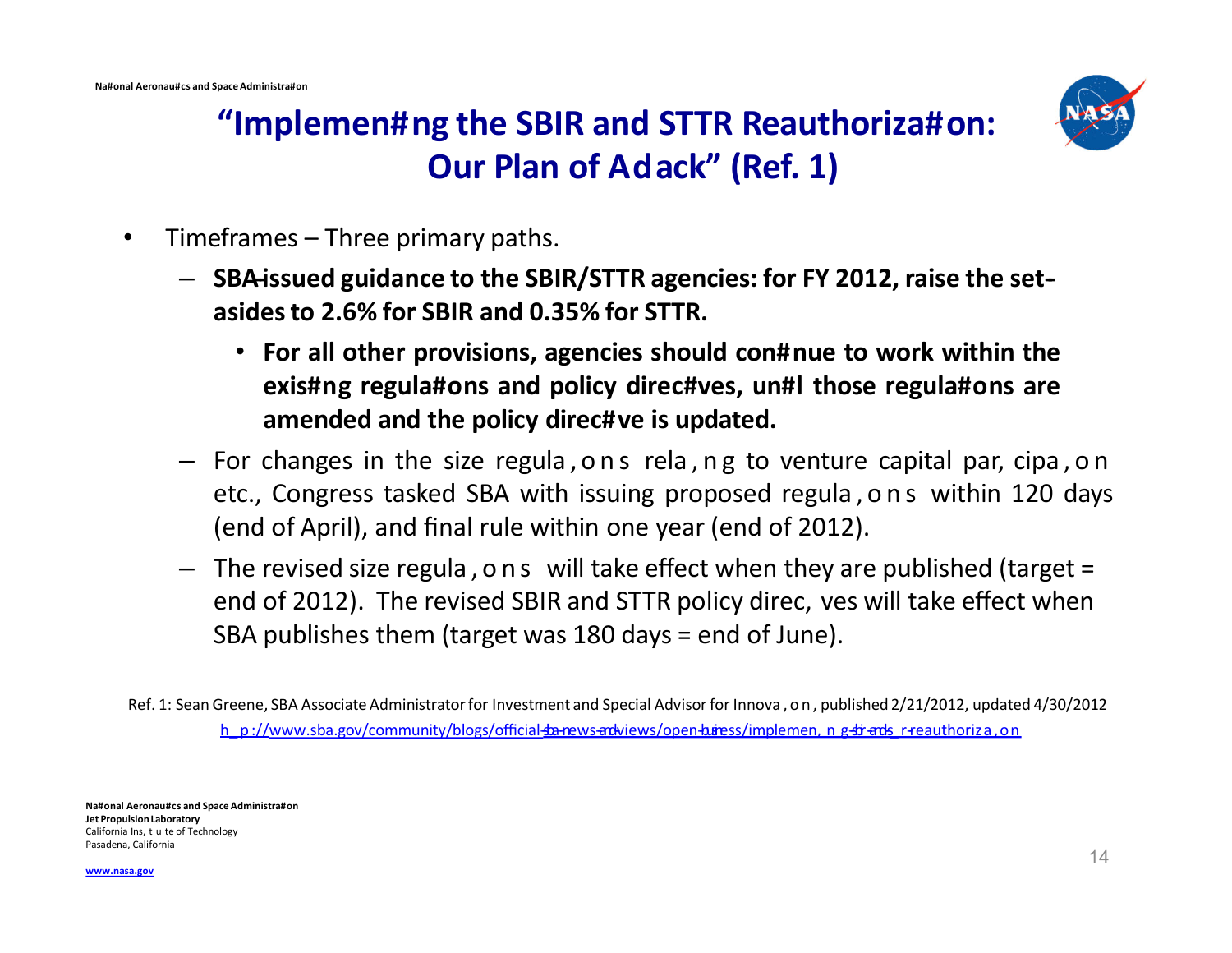

# **"Implemen#ng the SBIR and STTR Reauthoriza#on: Seeking Public Comment" (Ref. 2)**

- Star, n g 5/16/2012, SBA solicited feedback from small businesses, investors and other stakeholders for 60 days, on the proposed amending of SBA regula, on s governing size and eligibility for SBIR/STTR.
- **Proposed rule addresses ownership, control and affilia#on for SBIR/STTR par#cipants**.
	- $-$  Includes par, cipants that are majority-owned by mul, p I e venture capital opera, ng companies, private equity firms or hedge funds.
- SBA believes the rulemaking streamlines and simplifies eligibility requirements, while maintaining program integrity to benefit domes, c small businesses.

Ref. 2: Sean Greene, SBA Associate Administrator ,for Investment and Special Advisor for Innova,on , published 5/16/2012 h\_ p://[www.sba.gov/community/blo](http://www.sba.gov/community/blogs/o%EF%AC%83cial-)[gs/offi](http://www.sba.gov/community/blogs/o%EF%AC%83cial-)cial-so-news-adviews/open-baress/implemen, n g-str-ads\_r-reauthoriza,-0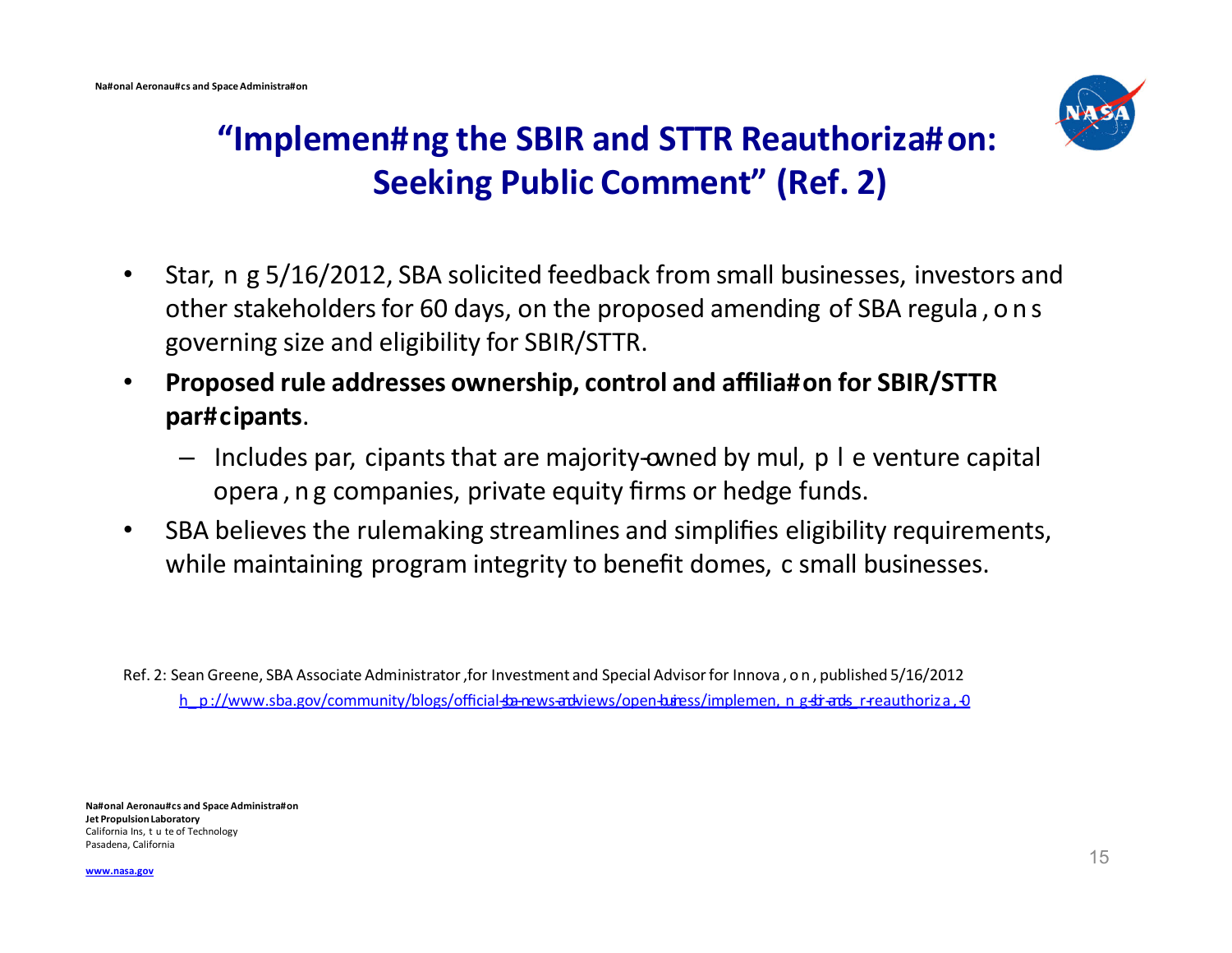

# **"Implemen#ng the SBIR and STTR Reauthoriza#on: Seeking Public Comment" (Ref. 2)**

- Comments should be iden, fi ed by RIN: 3245-AG46 and submi ed online through the Federal eRulemaking Portal  $\frac{h}{h}$  p://www.regula, ons. govor by mail.
- Comments submi ed by mail or hand delivery/courier should be addressed to Carl Jordan, Office of Size Standards or Edsel Brown, Assistant Director, Office of Technology and sent to:

U.S. Small Business Administra,on 409 Third Street, SW Washington, DC 20416

- During the 60-day comment period, SBA conducted outreach sessions to explain **the process and changes, and to solicit feedback from the small business community and other stakeholders.**
	- Included a 5/24/2012 webinar, and roundtables hosted by SBA's Office of Advocacy.
- Comments were due by 7/16/2012.

Ref. 2: Sean Greene, SBA Associate Administrator, for Investment and Special Advisor for Innova, on, published 5/16/2012 Na#onal Aeronau#cs and Space Administra#on<br>Jet Propulsion LaboratoryD://WWW.SDa.gov/community/blo[gs/official](http://www.sba.gov/community/blogs/o%EF%AC%83cial-)\_sba-news-ardviews/open-b.bress/implemen,n\_g-sbr-ards\_r-reauthoriza,O California Ins, t u te of Technology Pasadena, California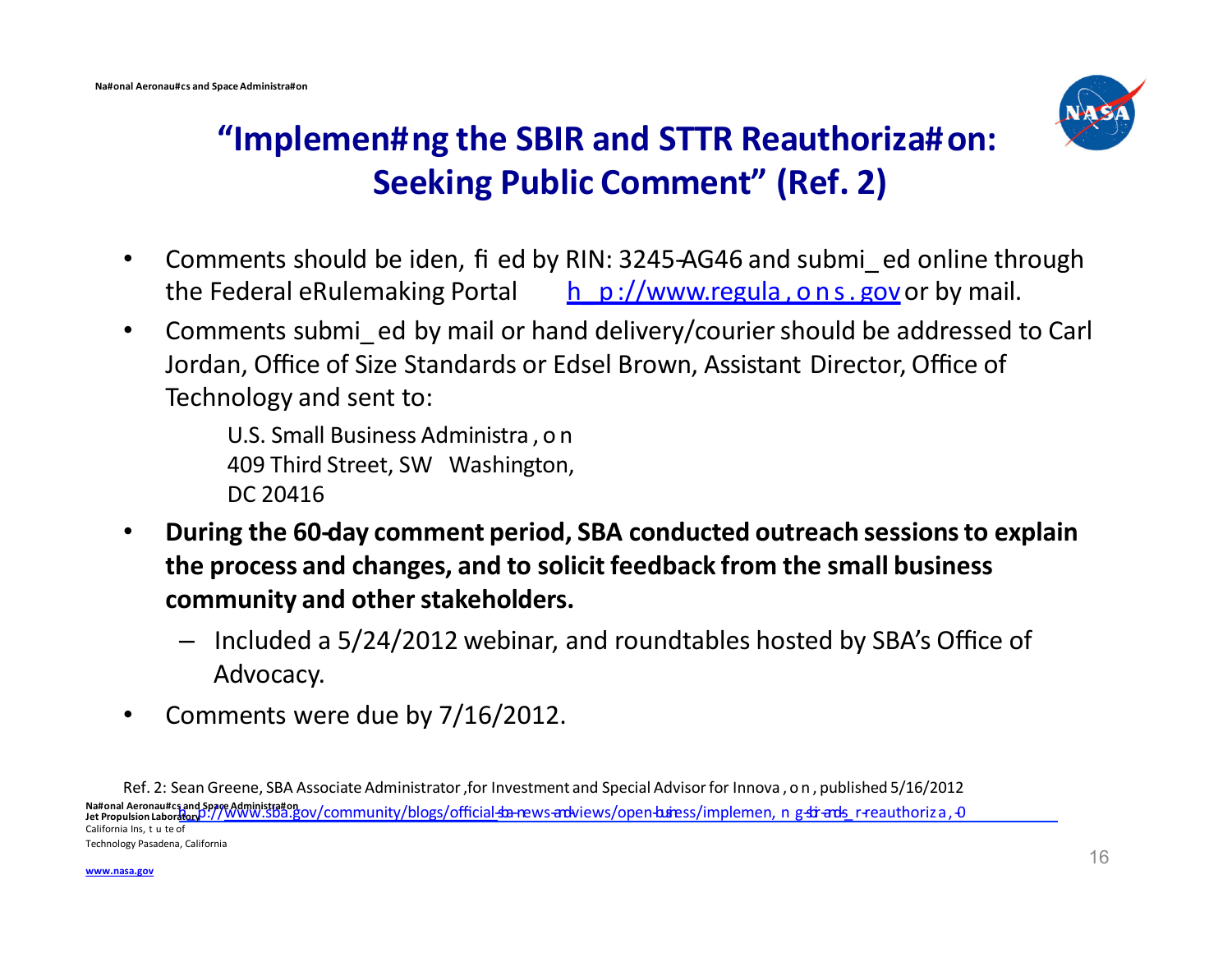

#### **Summary -Next Things to Watch For**

- **Revised SBIR and STTR Policy Direc#ves** will take effect when SBA publishes them (target was 180 days = end of June).
- **Revised size and eligibility regula#ons** will take effect when they are published  $\text{(target = end of 2012)}$ .
- **Agency--Specific Developments and Implementa#ons**
	- Commercializa,on Readiness Programs
		- Civilian Agencies Pilot Programs
		- DoD Agencies Readiness Programs
	- Technical Assistance for Awardees
	- Commercializa,on Success Criteria
	- (NIH only) Phase 0 Proof of Concept Partnership Pilot Program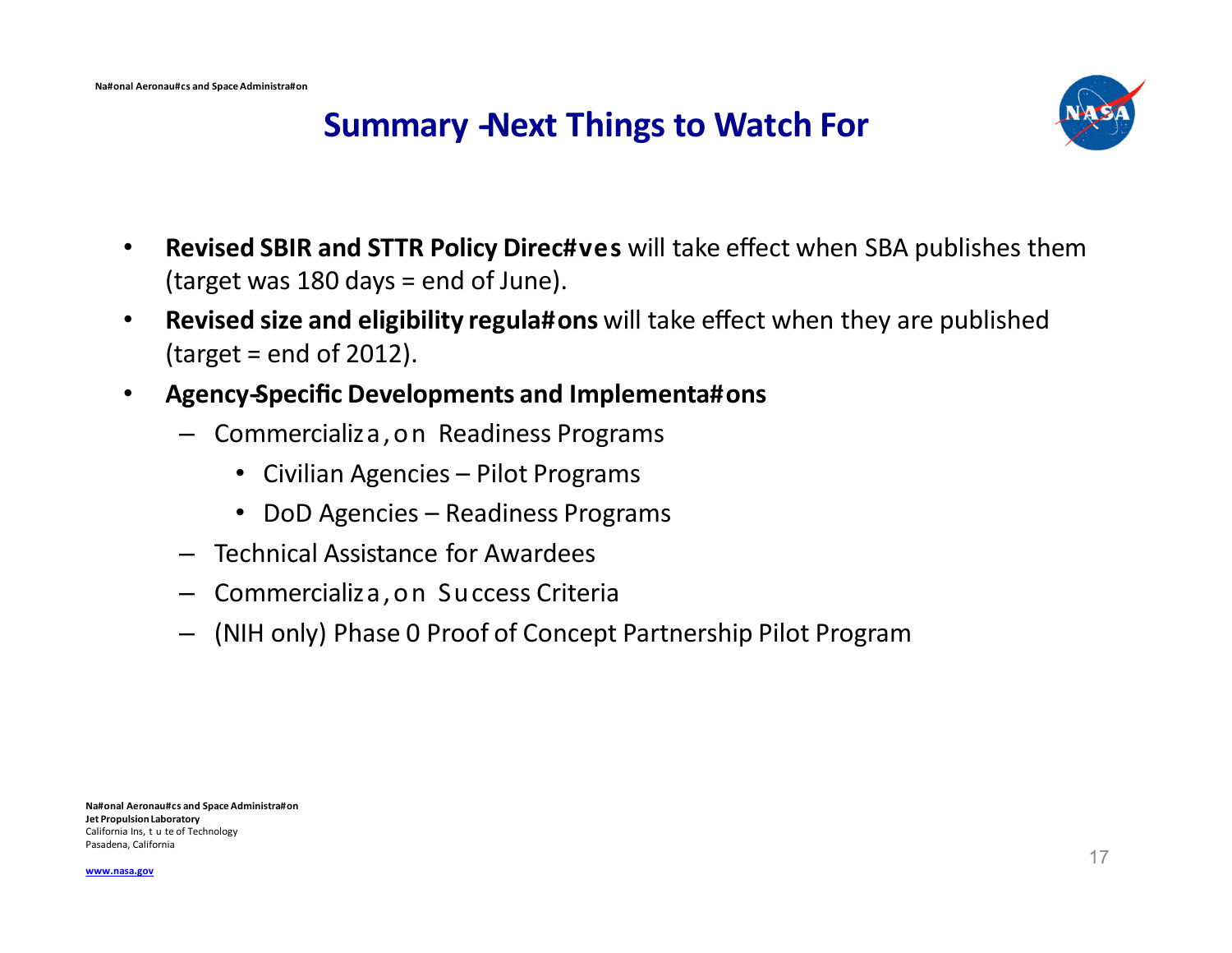

# **For Addi#onal Informa#on on the Reauthoriza#on, Policy Direc#ves and Impacts**

- Reauthoriza,on Bill (H.R.1540) Available via
	- h\_ p ://thomas.loc.gov/home/thomas.php
- SBIR and STTR Policy Direc, ves
	- h\_p ://www.sbir.gov/about/sbir- $ptv$ -dec, ve (SBIR)
	- h\_p :/[/www.sbir.gov/about/s\\_](http://www.sbir.gov/about/s_r-) r- $p$ r  $p$  r- $p$   $\rightarrow$   $p$ (STTR)
- SBA Home Page
	- h\_p://[www.sba.gov](http://www.sba.gov/)
- Official SBA News Blog
	- h p :/[/www.sba.gov/community/blogs/o](http://www.sba.gov/community/blogs/o%EF%AC%83cial-)[ffi](http://www.sba.gov/community/blogs/o%EF%AC%83cial-)cial-some ws-and-views/open-for-business
- Federal SBIR Official Website All Agencies h\_p:/[/www.sbir.gov/](http://www.sbir.gov/)
- NASA SBIR Home Page
	- h\_p://sbir.nasa.gov/SBIR/SBIR.html
- Small Business Act (Public Law 85-536, as amended)
	- $h$  p ://www.sba.gov/content/small- $b$ usiness-act
- SBIR Gateway

h\_ p :/[/www.zyn.com/sbir/](http://www.zyn.com/sbir/)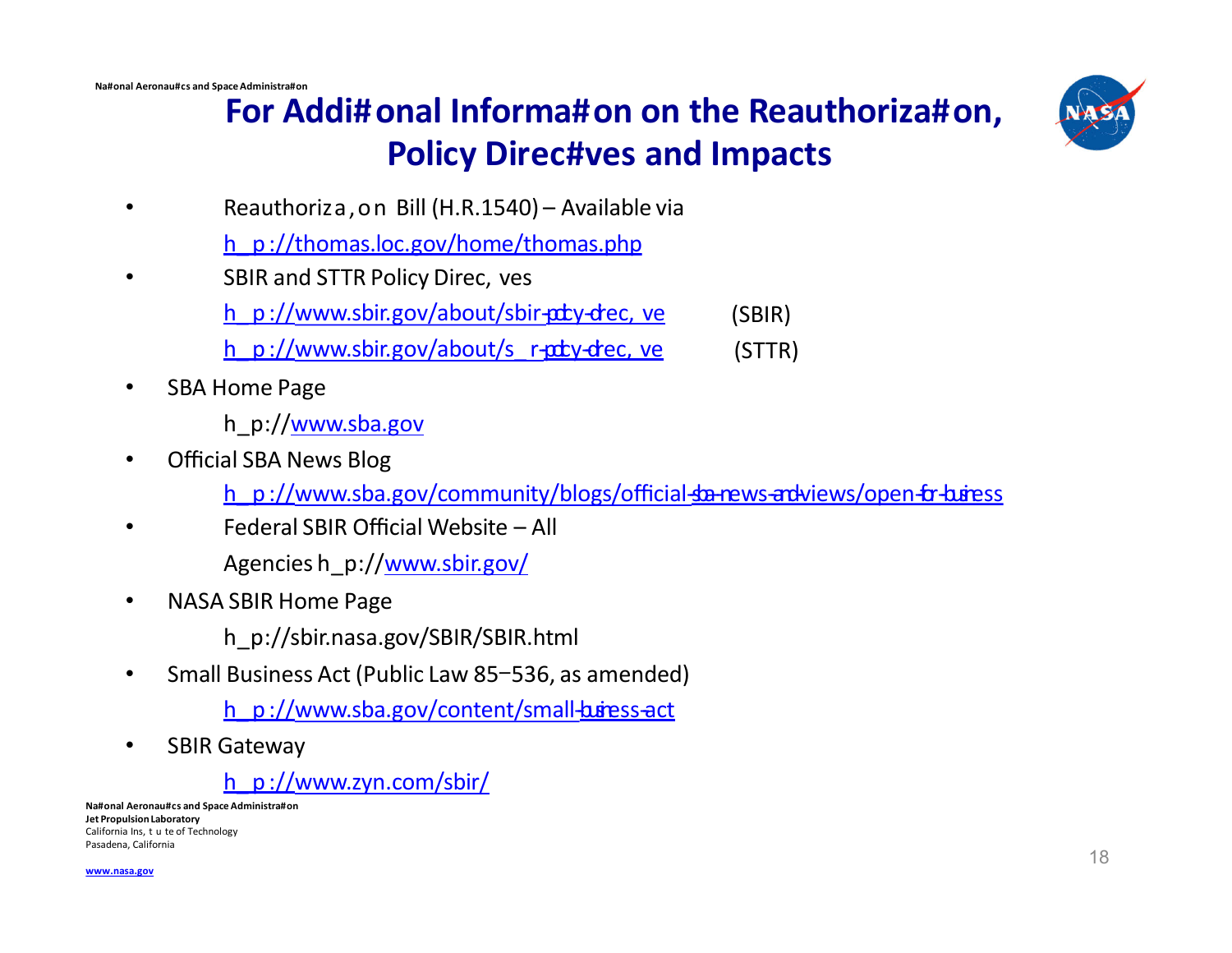#### **Note on NASA 2012 SBIR Solicita#on Release Date**





**Na#onal Aeronau#cs and Space Administra#on Jet Propulsion Laboratory**  California Ins, t u te of Technology

Pasadena, California **1988 Recorded Trecorded Transport Control** Pasadena, California **19** 19 19

**[www.nasa.gov](http://www.nasa.gov/)**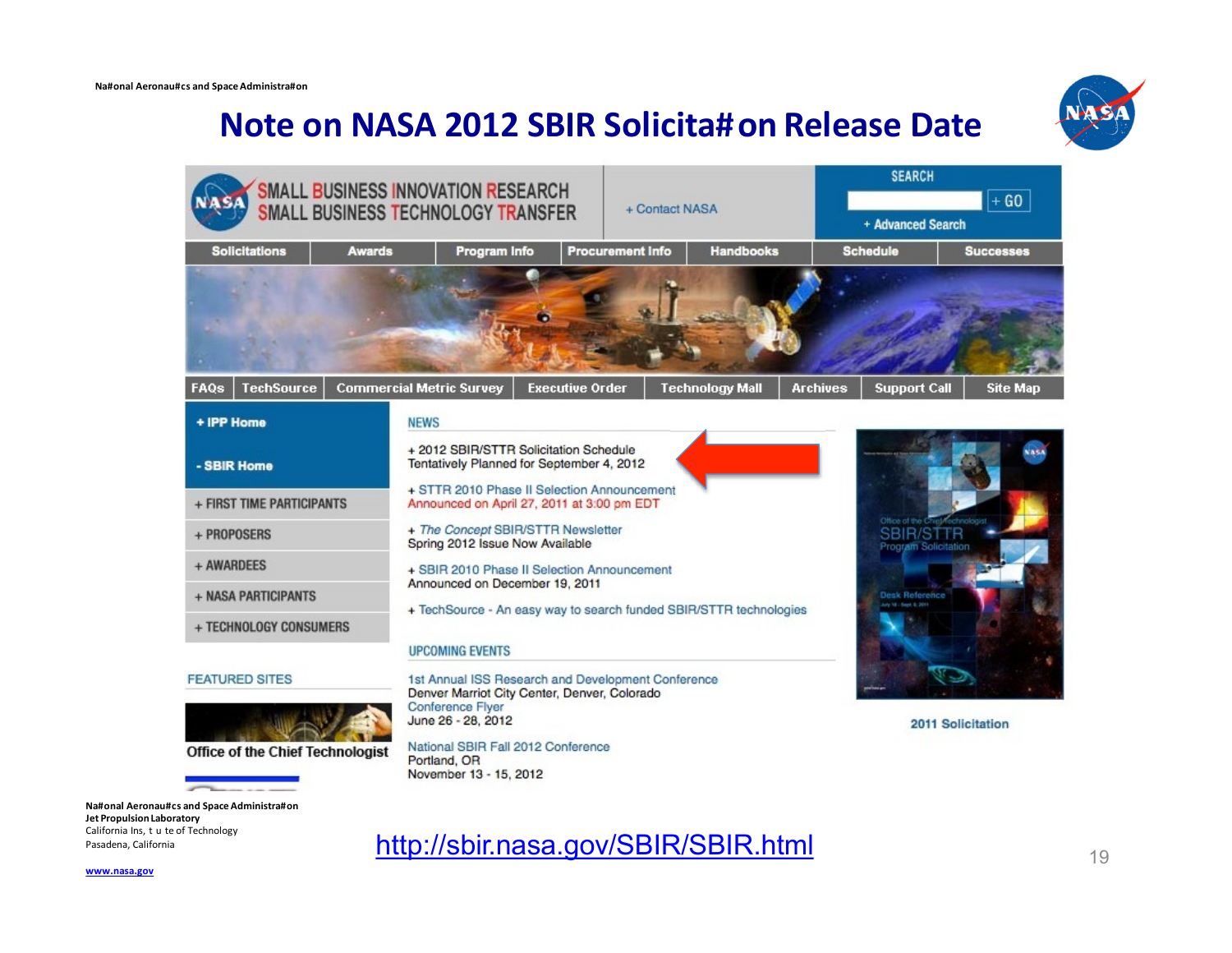

# **Establishing NASA SBIR Points of Contact**

- We may communicate with companies about NASA/JPL needs, technical relevance, applica , ons, technical subtopic details and clarifica , ons, etc.
	- The one excep,on is the Blackout Period (from Solicita,on Release through Phase I Awards Announcement).
- You are encouraged to contact us!
	- **If you do not already have NASA technical point(s) of contact, you can contact the SBIR Technology Infusion Manager (TIM) or the Field Center Program Manager at the desired Center(s)**.
		- h\_p ://sbir.nasa.gov/SBIR/pgminfo.htm
		- We can provide you with relevant leads and points of contact.